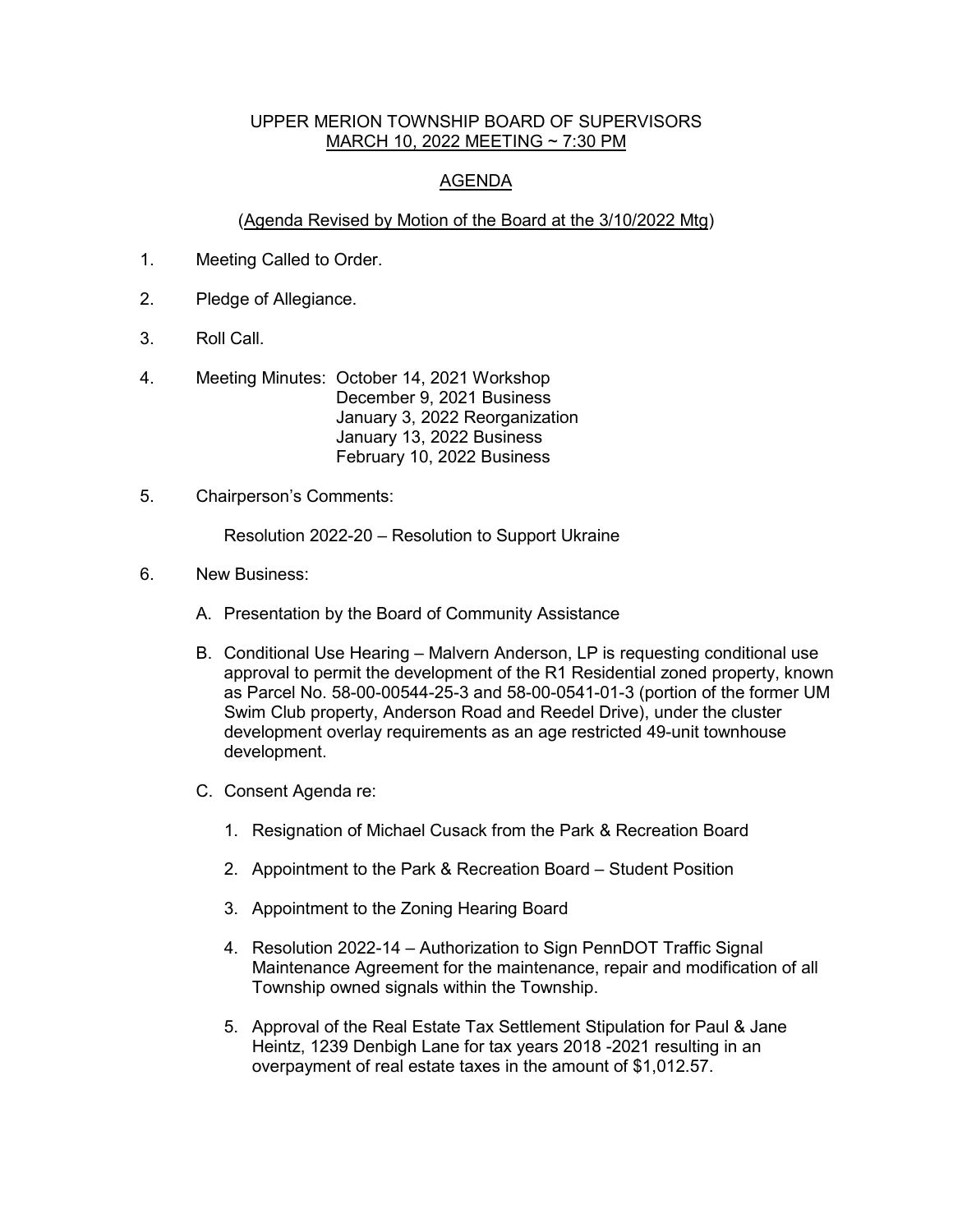- 6. Facilities Locating and Marking Service Contract USIC Locating Services Approval of a one (1) year contract with USIC Locating Service for the locating and marking of township facilities as part of the Township's requirements pursuant to the PA One Call Law.
- 7. Crow Creek Trail Project Certificate of Substantial Completion Acceptance of the Certificate of Substantial Completion, dated February 10, 2022, for the Crow Creek Trail Project as prepared by Gilmore Associates and accepted by Kenney Excavating.
- 8. 2022-2024 Collective Bargaining Agreement with the International Association of Fire Fighters Local 5233.
- 9. Expanded Service Contract for the 2022 Concert Under the Stars Series Point Entertainment. Approval of a one (1) year expanded service contract with Point Entertainment for the operation of the Township's 2022 Concert Under the Stars Series subject to contract terms and form deemed necessary by the Township Solicitor.
- 10. Land Development Plan Review Extension 450 W. Beidler Road. Accept letter of extension from 215 Windsor LLC for the review of the proposed development at 450 W. Beidler Road.
- D. Resolution 2022-15 Proposed Development Plan 201 S. Gulph Road. Consideration of a preliminary/final land development plan for Schuylkill Gulph Associates, LP - 201 S. Gulph Road, prepared by Landcore Engineering Consultants dated August 16, 2021, for the demolition of the existing structure and construction of a new 144,040 sf distribution warehouse and associated site improvements, including waivers as outlined in said resolution. 11.29 acres, LI Limited Industrial Zoning District
- E. Resolution 2022-16 PA Act 537 Sewage Facilities Planning Module Bridgeview Development, Front Street, Bridgeport, PA - Authorization for the proper township officials to submit PA DEP Sewage Facilities Planning Modules for the proposed relocation of the Township's Sanitary Sewer Force main on the subject property as a proposed revision to the Township's Official Sewage Facilities Plan.
- F. Resolution 2022-17 Local Share Account Grant Authorization to submit a DCED Local Share Account Grant for the installation of trail plantings, wayfinding signage, rest areas and the creation of scenic overlooks along the Crow Creek and Schuylkill River West Trail Extension.
- G. Resolution 2022-18 Local Share Account Grant Authorization to submit a DCED Local Share Account Grant for the purchase of a Public Works Department Street Sweeper.
- H. Resolution 2022-19 Authorization to sign PennDOT Traffic Signal Permit Application. Submission of a Permit Application (TE-160) for a proposed temporary traffic signal at Mancill Mill Road and Valley Forge Roads as part of the Mancill Mill Townhouse Development.